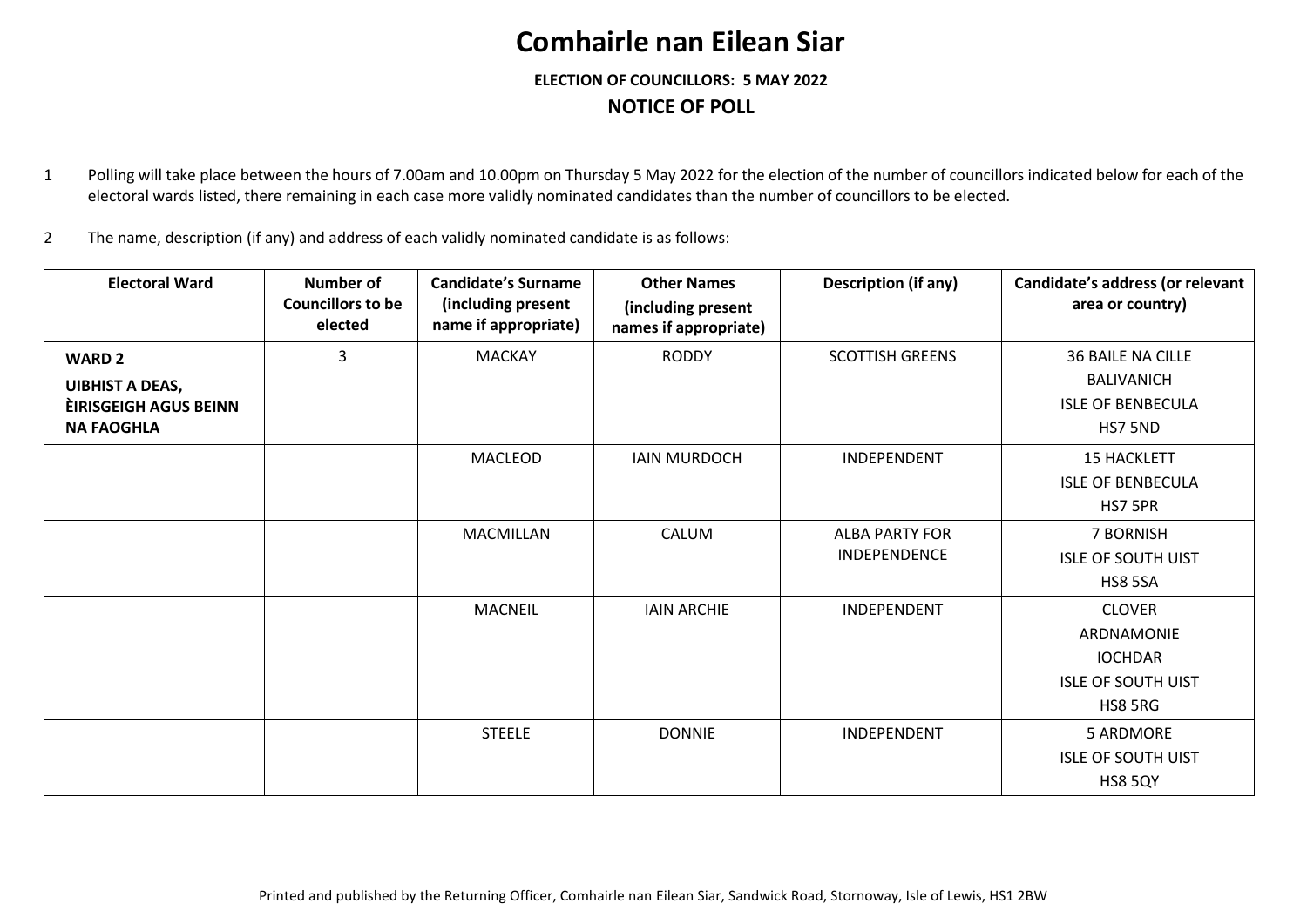| <b>STEELE</b>  | <b>PAUL FRANCIS</b>  | INDEPENDENT             | 5 LOCH AN EILEAN          |
|----------------|----------------------|-------------------------|---------------------------|
|                |                      |                         | ASKERNISH                 |
|                |                      |                         | <b>ISLE OF SOUTH UIST</b> |
|                |                      |                         | <b>HS8 5SY</b>            |
| <b>THOMSON</b> | SUSAN                | SCOTTISH NATIONAL PARTY | 7 ASKERNISH               |
|                |                      | (SNP)                   | ASKERNISH                 |
|                |                      |                         | <b>ISLE OF SOUTH UIST</b> |
|                |                      |                         | <b>HS8 5SY</b>            |
| WALKER         | <b>ANDREW VEITCH</b> | INDEPENDENT             | 3 KYLES FLODDA            |
|                |                      |                         | <b>ISLE OF BENBECULA</b>  |
|                |                      |                         | <b>HS7 5QR</b>            |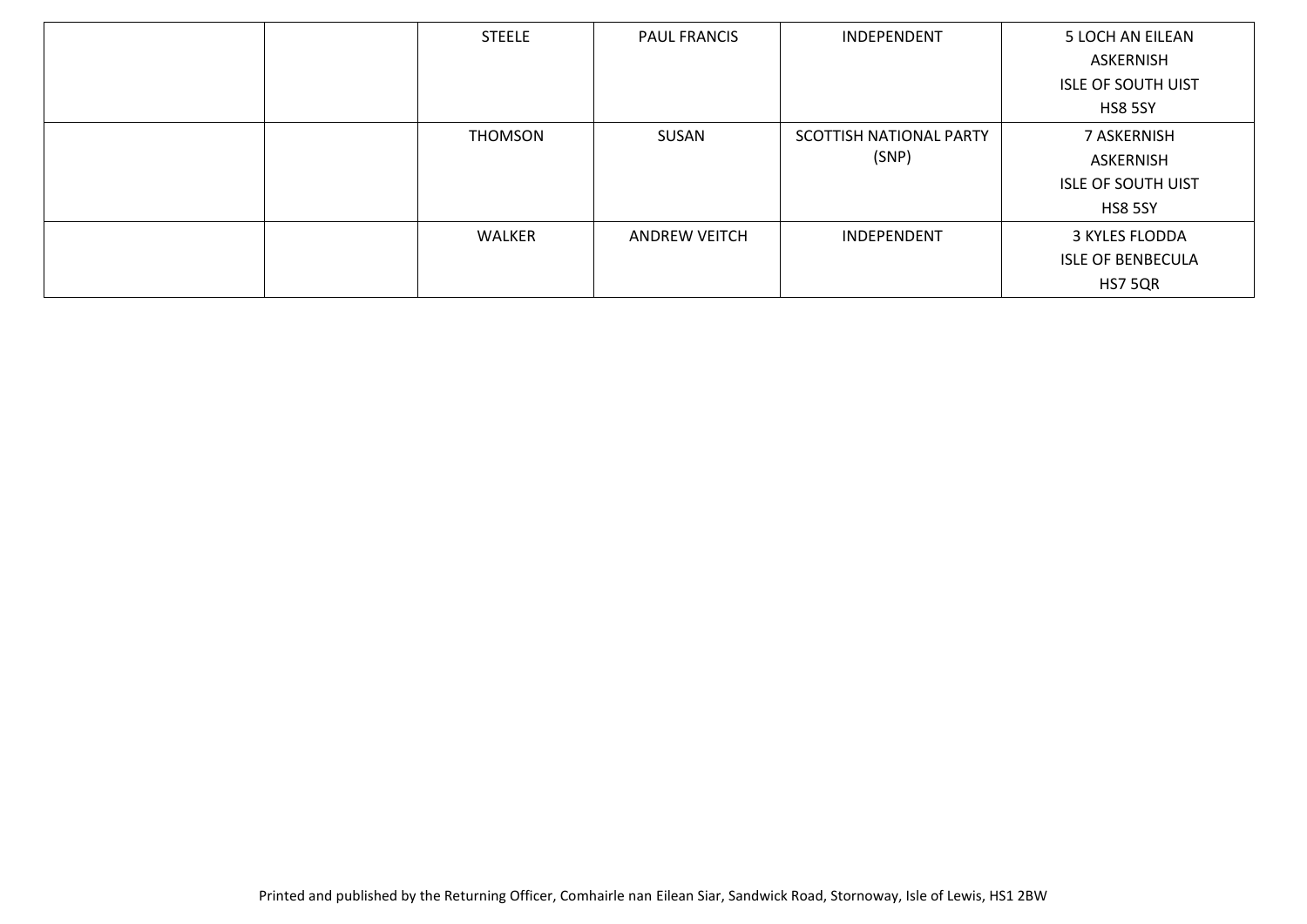| <b>Electoral Ward</b>  | <b>Number of</b><br><b>Councillors to be</b><br>elected | Candidate's Surname<br>(including present<br>name if appropriate) | <b>Other Names</b><br>(including present<br>names if appropriate) | <b>Description (if any)</b> | Candidate's address (or relevant<br>area or country) |
|------------------------|---------------------------------------------------------|-------------------------------------------------------------------|-------------------------------------------------------------------|-----------------------------|------------------------------------------------------|
| <b>WARD 3</b>          | 2                                                       | <b>BARKER</b>                                                     | <b>KENNY</b>                                                      | SCOTTISH CONSERVATIVE       | 4 HOEBEG                                             |
| <b>UIBHIST A TUATH</b> |                                                         |                                                                   |                                                                   | <b>AND UNIONIST</b>         | <b>ISLE OF NORTH UIST</b>                            |
|                        |                                                         |                                                                   |                                                                   |                             | HS6 5AX                                              |
|                        |                                                         | <b>HOCINE</b>                                                     | <b>MUSTAPHA</b>                                                   | <b>INDEPENDENT</b>          | <b>ROSAMUL</b>                                       |
|                        |                                                         |                                                                   |                                                                   |                             | <b>CLADDACH ILLERAY</b>                              |
|                        |                                                         |                                                                   |                                                                   |                             | <b>ISLE OF NORTH UIST</b>                            |
|                        |                                                         |                                                                   |                                                                   |                             | <b>HS6 5ES</b>                                       |
|                        |                                                         | <b>ROBERTSON</b>                                                  | <b>UISDEAN</b>                                                    | INDEPENDENT                 | <b>FERGUSLEA</b>                                     |
|                        |                                                         |                                                                   |                                                                   |                             | <b>16 CARINISH</b>                                   |
|                        |                                                         |                                                                   |                                                                   |                             | <b>ISLE OF NORTH UIST</b>                            |
|                        |                                                         |                                                                   |                                                                   |                             | HS6 5HL                                              |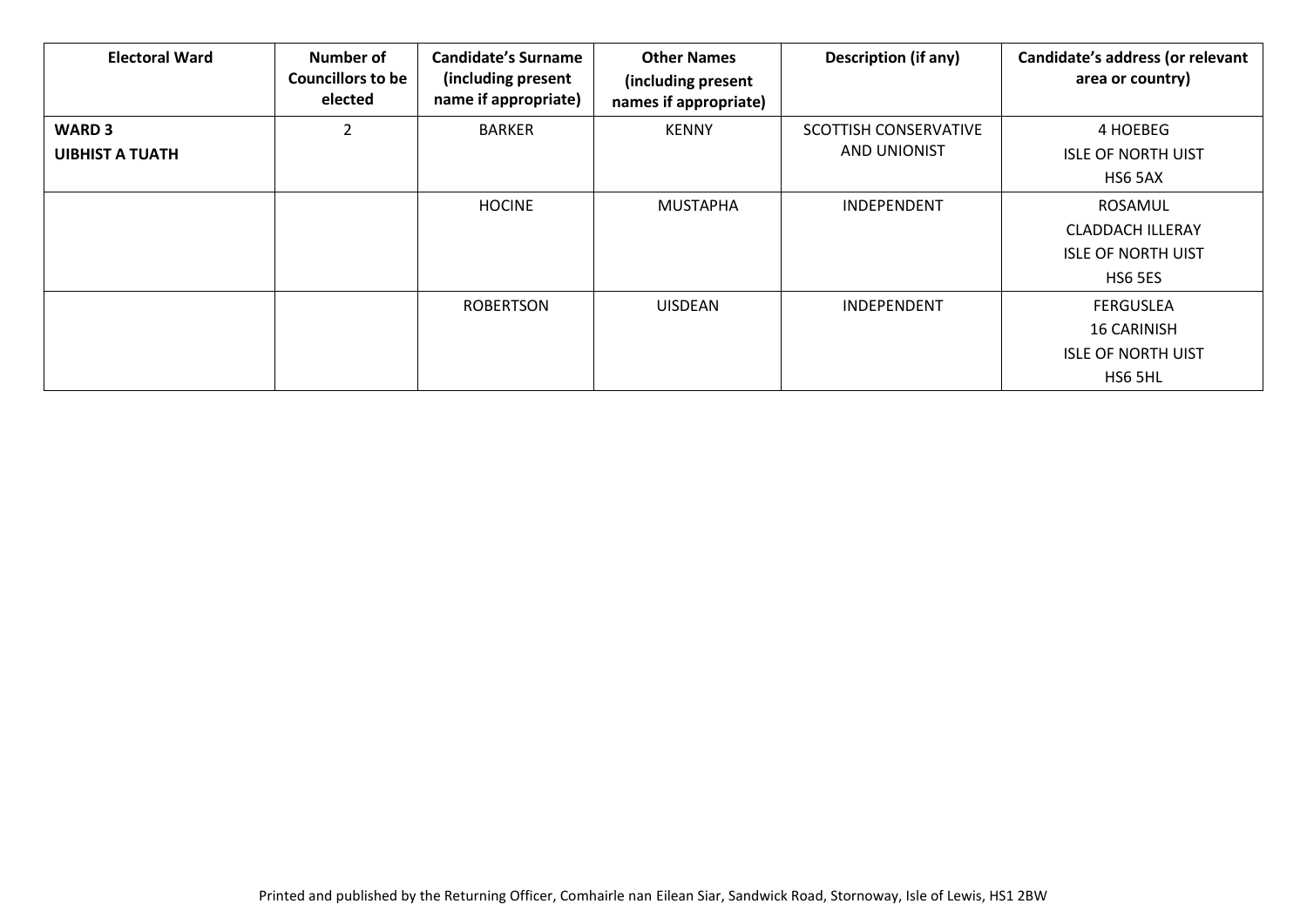| <b>Electoral Ward</b>             | <b>Number of</b><br><b>Councillors to be</b><br>elected | Candidate's<br><b>Surname (including</b><br>present name if<br>appropriate) | <b>Other Names</b><br>(including present<br>names if appropriate) | <b>Description (if any)</b>      | Candidate's address (or relevant<br>area or country)                       |
|-----------------------------------|---------------------------------------------------------|-----------------------------------------------------------------------------|-------------------------------------------------------------------|----------------------------------|----------------------------------------------------------------------------|
| <b>WARD4</b><br><b>NA HEARADH</b> | $\mathcal{P}$                                           | <b>FINNEGAN</b>                                                             | PAUL                                                              | <b>INDEPENDENT</b>               | ADDRESS IN THE COMHAIRLE NAN<br>EILEAN SIAR AREA                           |
|                                   |                                                         | <b>FULTON</b>                                                               | <b>GRANT</b>                                                      | <b>INDEPENDENT</b>               | 3 DRINISHADER<br><b>ISLE OF HARRIS</b><br>HS3 3DX                          |
|                                   |                                                         | <b>MITCHELL</b>                                                             | <b>JOHN GRAHAM</b>                                                | SCOTTISH NATIONAL PARTY<br>(SNP) | <b>DUNARAIN</b><br><b>7A DIRECLEIT</b><br><b>ISLE OF HARRIS</b><br>HS3 3DP |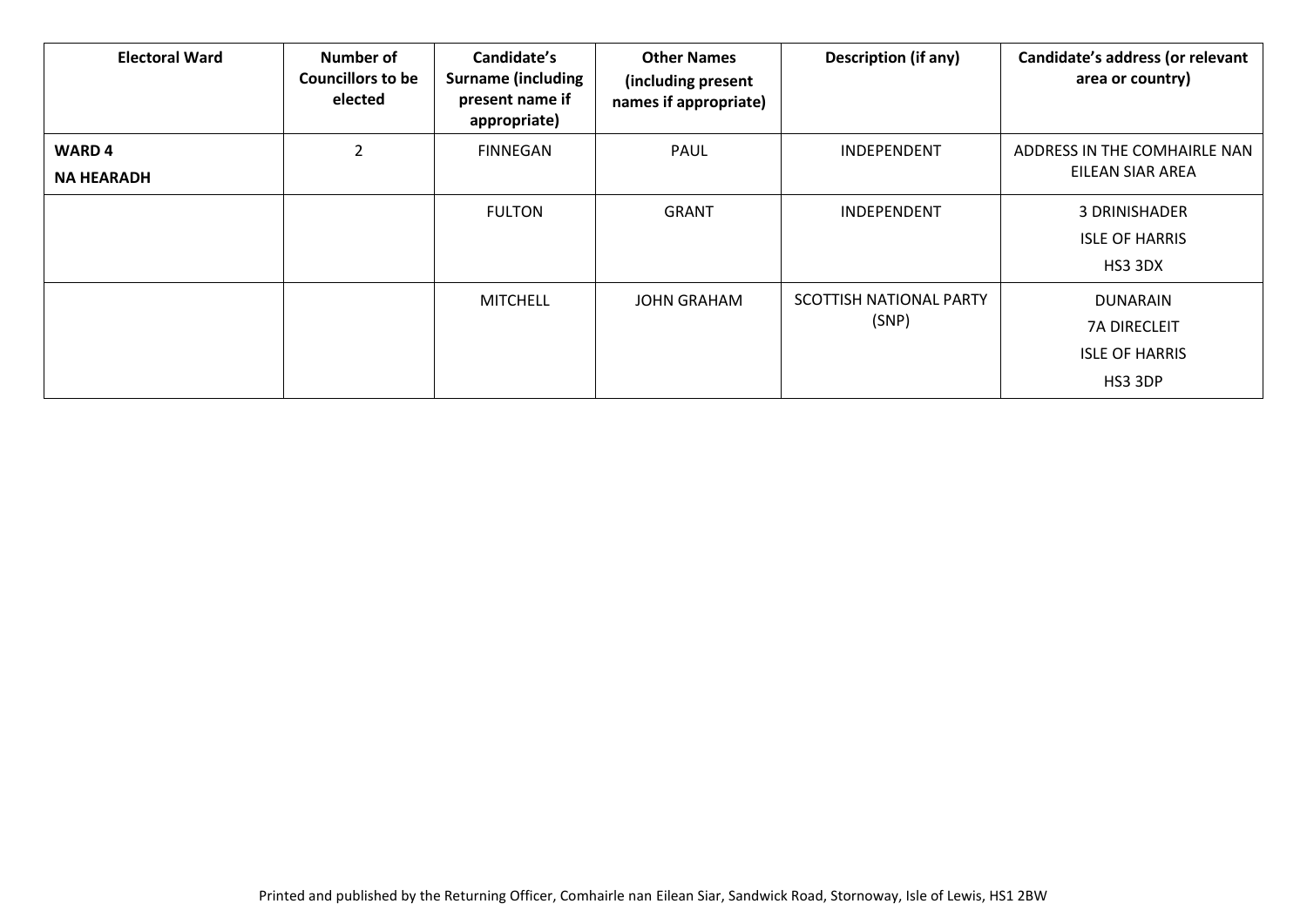| <b>Electoral Ward</b>                  | <b>Number of</b><br><b>Councillors to be</b><br>elected | Candidate's<br><b>Surname (including</b><br>present name if<br>appropriate) | <b>Other Names</b><br>(including present<br>names if appropriate) | <b>Description (if any)</b>      | Candidate's address (or relevant<br>area or country)                                     |
|----------------------------------------|---------------------------------------------------------|-----------------------------------------------------------------------------|-------------------------------------------------------------------|----------------------------------|------------------------------------------------------------------------------------------|
| <b>WARD 5</b><br><b>SGÌRE NAN LOCH</b> | $\overline{2}$                                          | MACDONALD                                                                   | <b>ANNIE</b>                                                      | INDEPENDENT                      | 18 LAXAY<br><b>LOCHS</b><br><b>ISLE OF LEWIS</b><br>HS2 9PJ                              |
|                                        |                                                         | MACKENZIE                                                                   | <b>ROBERT</b>                                                     | INDEPENDENT                      | <b>CORRAN VIEW</b><br><b>LEURBOST</b><br><b>LOCHS</b><br><b>ISLE OF LEWIS</b><br>HS2 9NX |
|                                        |                                                         | <b>MORRISON</b>                                                             | <b>ANGUS</b>                                                      | INDEPENDENT                      | MOLLINGINISH<br><b>15B BALALLAN</b><br><b>LOCHS</b><br><b>ISLE OF LEWIS</b><br>HS2 9PN   |
|                                        |                                                         | <b>SMITH</b>                                                                | <b>NORMAN</b>                                                     | SCOTTISH NATIONAL PARTY<br>(SNP) | TIGH NA MARA<br><b>2B STEINISH</b><br><b>ISLE OF LEWIS</b><br>HS2 0AA                    |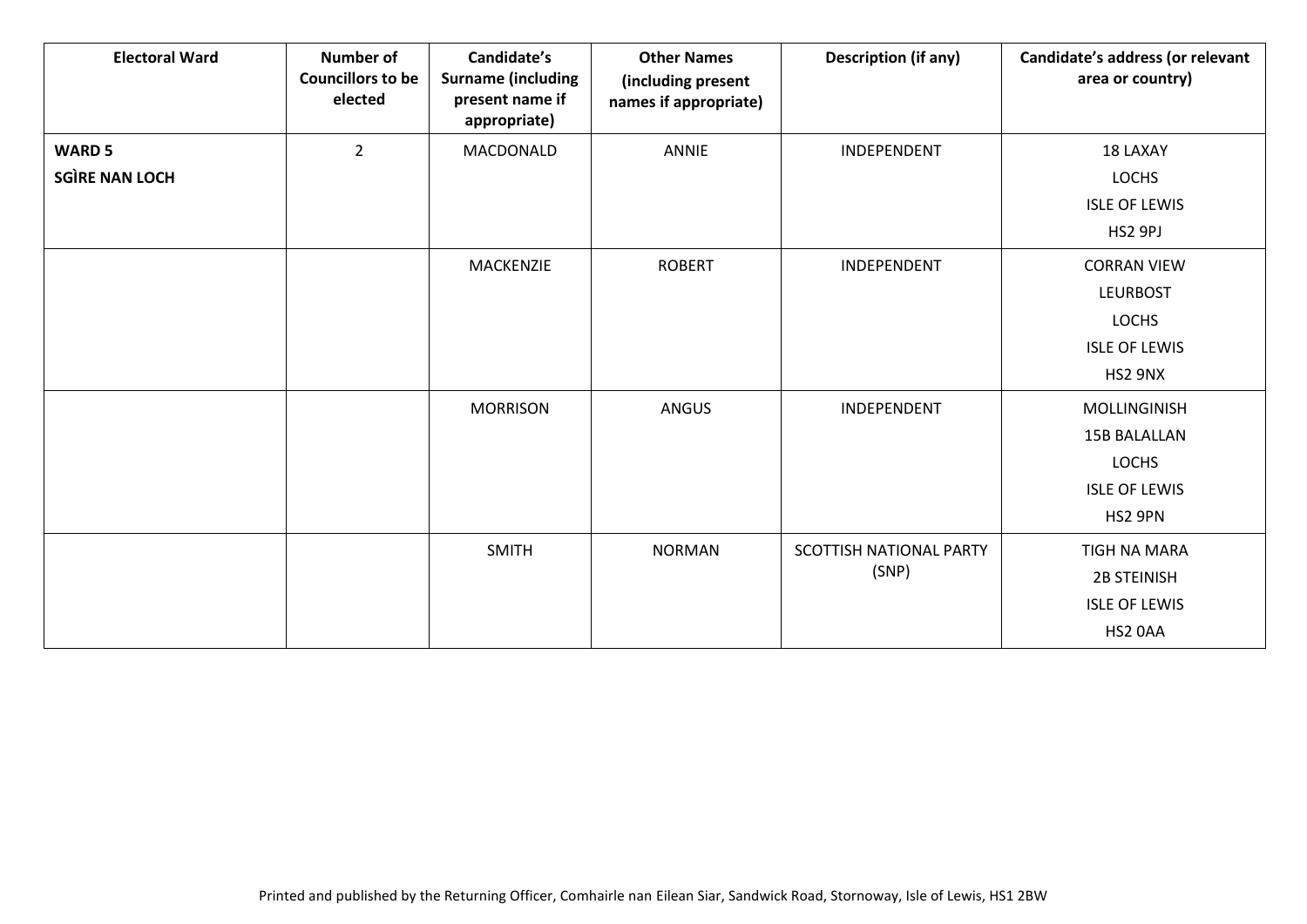| <b>Electoral Ward</b>                                    | <b>Number of Councillors to</b><br>be elected | Candidate's<br><b>Surname (including</b><br>present name if<br>appropriate) | <b>Other Names</b><br>(including present<br>names if appropriate) | <b>Description (if any)</b>      | Candidate's address (or relevant<br>area or country)                      |
|----------------------------------------------------------|-----------------------------------------------|-----------------------------------------------------------------------------|-------------------------------------------------------------------|----------------------------------|---------------------------------------------------------------------------|
| <b>WARD 7</b><br><b>AN TAOBH SIAR AGUS</b><br><b>NIS</b> | $\overline{3}$                                | <b>MACLEOD</b>                                                              | DONALD JOHN                                                       | INDEPENDENT                      | <b>DRUIM SGEIREACH</b><br><b>ARNOL</b><br><b>ISLE OF LEWIS</b><br>HS2 9DB |
|                                                          |                                               | <b>MACLEOD</b>                                                              | <b>FINLAY JOHN</b>                                                | SCOTTISH NATIONAL PARTY<br>(SNP) | 8 SWAINBOST<br><b>NESS</b><br><b>ISLE OF LEWIS</b><br>HS2 OTA             |
|                                                          |                                               | <b>MACLEOD</b>                                                              | <b>JOHN NORMAN</b>                                                | INDEPENDENT                      | <b>41B LOWER BARVAS</b><br><b>ISLE OF LEWIS</b><br>HS2 0QY                |
|                                                          |                                               | MACLEOD                                                                     | <b>KENNY</b>                                                      | SCOTTISH NATIONAL PARTY<br>(SNP) | <b>19 EOROPIE</b><br><b>NESS</b><br><b>ISLE OF LEWIS</b><br>HS2 0XH       |
|                                                          |                                               | <b>MACSWEEN</b>                                                             | <b>DONALD</b>                                                     | INDEPENDENT                      | 20B NORTH DELL<br><b>NESS</b><br><b>ISLE OF LEWIS</b><br>HS2 0SW          |
|                                                          |                                               | <b>MORRISON</b>                                                             | <b>DOROTHY</b>                                                    | INDEPENDENT                      | <b>19 SKIGERSTA</b><br><b>NESS</b><br><b>ISLE OF LEWIS</b><br>HS2 OTX     |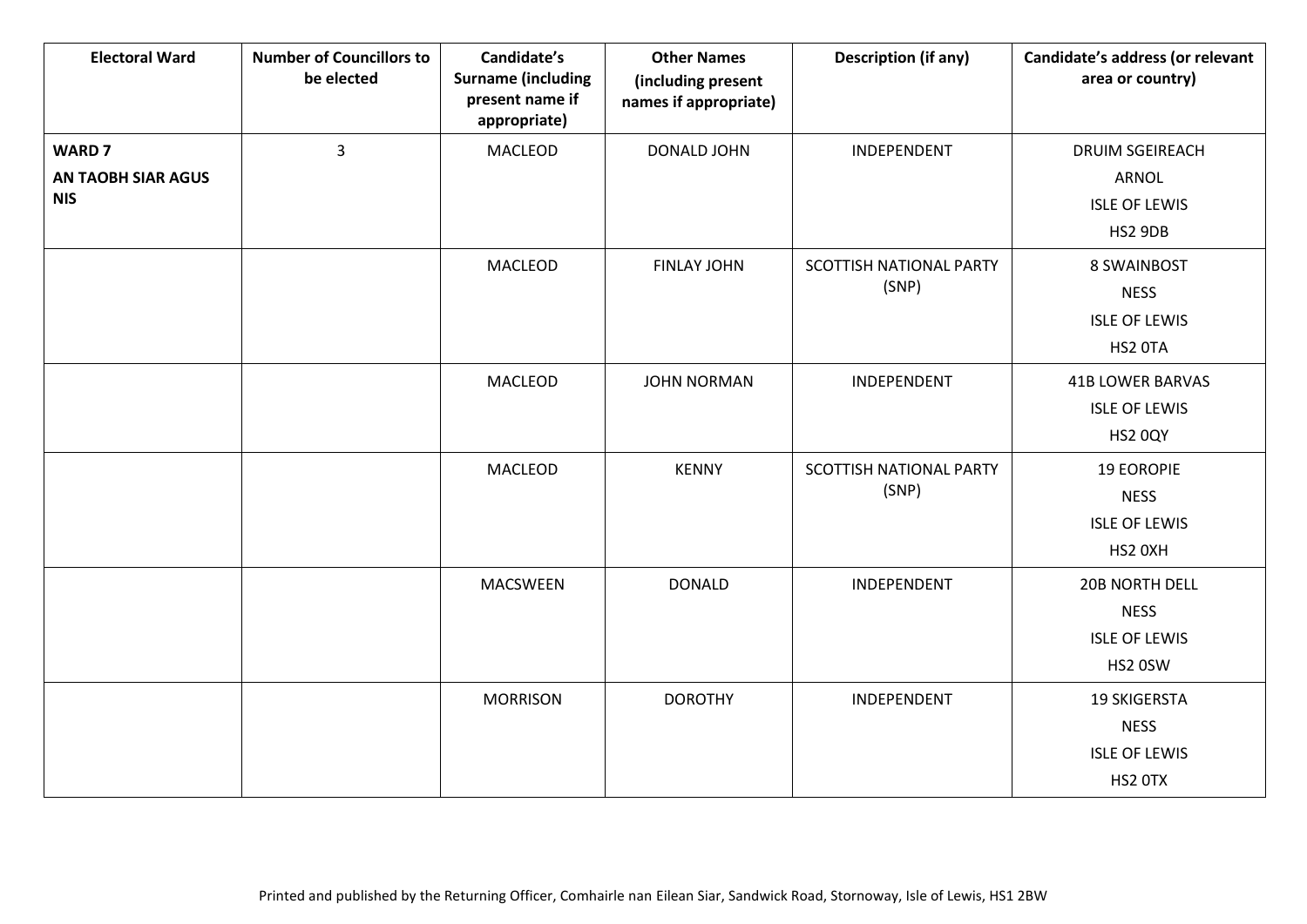| <b>Electoral Ward</b>                | <b>Number of Councillors</b><br>to be elected | <b>Candidate's Surname</b><br>(including present<br>name if appropriate) | <b>Other Names</b><br>(including present<br>names if appropriate) | <b>Description (if any)</b>             | Candidate's address (or relevant<br>area or country)                        |
|--------------------------------------|-----------------------------------------------|--------------------------------------------------------------------------|-------------------------------------------------------------------|-----------------------------------------|-----------------------------------------------------------------------------|
| <b>WARD 8</b><br><b>LOCH A TUATH</b> | 3                                             | <b>CRICHTON</b>                                                          | <b>DONALD FINLAYSON</b>                                           | INDEPENDENT                             | 42A UPPER COLL<br><b>ISLE OF LEWIS</b><br>HS2 OLT                           |
|                                      |                                               | <b>MACIVER</b>                                                           | <b>JOHN A</b>                                                     | <b>SCOTTISH NATIONAL PARTY</b><br>(SNP) | 11 NEW TOLSTA<br><b>ISLE OF LEWIS</b><br>HS2 ONN                            |
|                                      |                                               | <b>MACLEAN</b>                                                           | CALUM                                                             | INDEPENDENT                             | 50 UPPER COLL<br><b>BACK</b><br><b>ISLE OF LEWIS</b><br>HS2 OLT             |
|                                      |                                               | MANSFIELD                                                                | <b>HAZEL GLENYS</b>                                               | INDEPENDENT                             | 11 FORD VIEW<br><b>TONG</b><br><b>ISLE OF LEWIS</b><br>HS2 OJB              |
|                                      |                                               | <b>MURRAY</b>                                                            | <b>CATRIONA</b>                                                   | INDEPENDENT                             | <b>BÒSTADH</b><br><b>40 NORTH TOLSTA</b><br><b>ISLE OF LEWIS</b><br>HS2 ONL |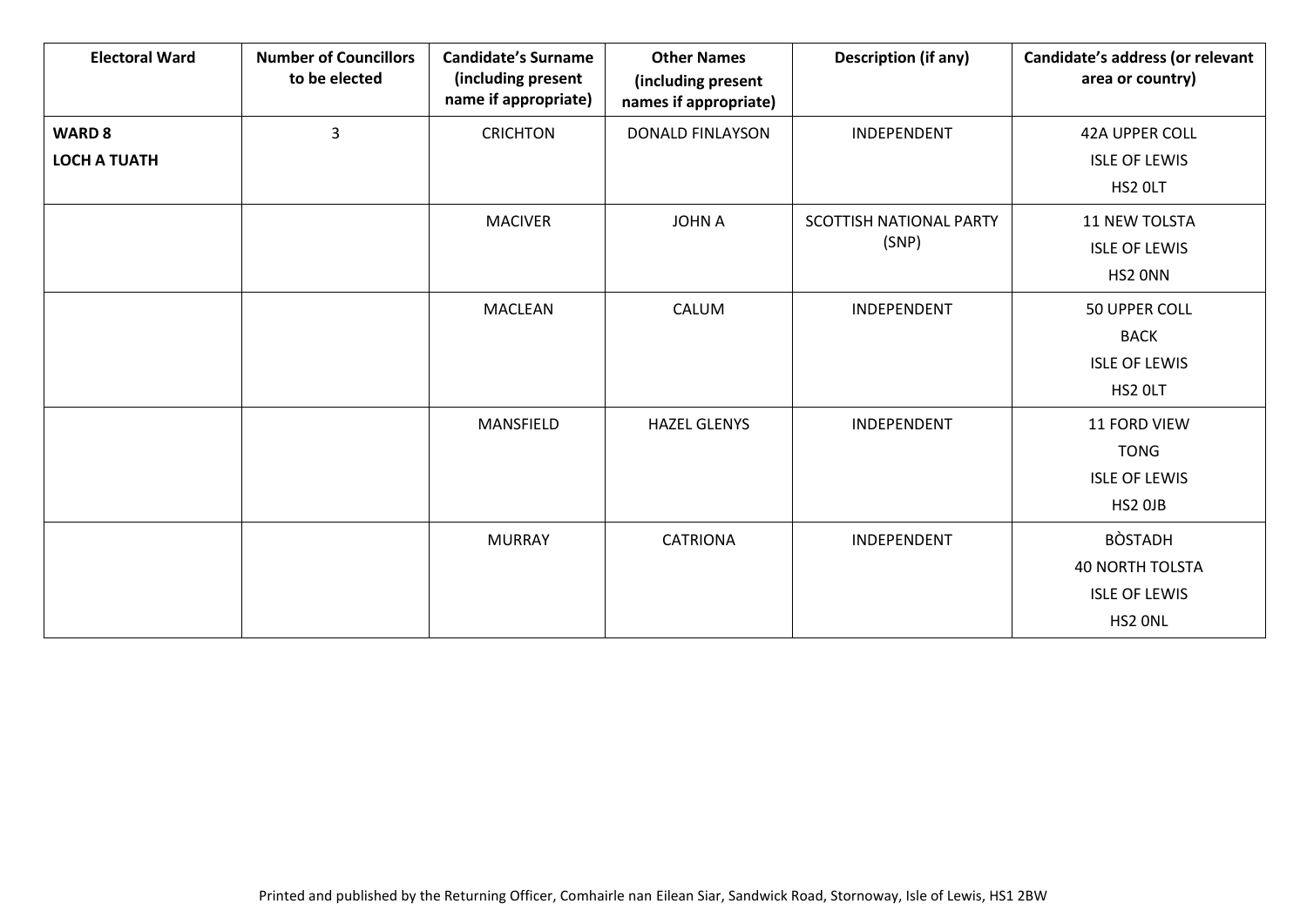| <b>Electoral Ward</b> | <b>Number of Councillors to</b><br>be elected | <b>Candidate's Surname</b><br>(including present<br>name if appropriate) | <b>Other Names</b><br>(including present<br>names if appropriate) | <b>Description (if any)</b> | Candidate's address (or relevant<br>area or country) |
|-----------------------|-----------------------------------------------|--------------------------------------------------------------------------|-------------------------------------------------------------------|-----------------------------|------------------------------------------------------|
| WARD 9                | $\overline{4}$                                | <b>DINNER</b>                                                            | <b>TRACEY</b>                                                     | INDEPENDENT                 | THE TOWNHOUSE                                        |
| STEÒRNABHAGH A        |                                               |                                                                          |                                                                   |                             | <b>28 NORTH BEACH STREET</b>                         |
| <b>TUATH</b>          |                                               |                                                                          |                                                                   |                             | STORNOWAY                                            |
|                       |                                               |                                                                          |                                                                   |                             | <b>ISLE OF LEWIS</b>                                 |
|                       |                                               |                                                                          |                                                                   |                             | <b>HS1 2XQ</b>                                       |
|                       |                                               | <b>MACAULAY</b>                                                          | <b>IAIN MACLEAN</b>                                               | INDEPENDENT                 | CALVAY                                               |
|                       |                                               |                                                                          |                                                                   |                             | 29 NEWMARKET                                         |
|                       |                                               |                                                                          |                                                                   |                             | <b>ISLE OF LEWIS</b>                                 |
|                       |                                               |                                                                          |                                                                   |                             | HS2 ODZ                                              |
|                       |                                               | MACDONALD                                                                | <b>MALCOLM KENNETH</b>                                            | INDEPENDENT                 | <b>17 WESTVIEW TERRACE</b>                           |
|                       |                                               |                                                                          |                                                                   |                             | STORNOWAY                                            |
|                       |                                               |                                                                          |                                                                   |                             | <b>ISLE OF LEWIS</b>                                 |
|                       |                                               |                                                                          |                                                                   |                             | HS1 2HP                                              |
|                       |                                               | <b>MACINNES</b>                                                          | <b>DUNCAN</b>                                                     | INDEPENDENT                 | 20F BENSIDE                                          |
|                       |                                               |                                                                          |                                                                   |                             | NEWMARKET                                            |
|                       |                                               |                                                                          |                                                                   |                             | <b>ISLE OF LEWIS</b>                                 |
|                       |                                               |                                                                          |                                                                   |                             | HS2 ODZ                                              |
|                       |                                               | <b>MACKAY</b>                                                            | <b>CALUM BARNEY</b>                                               | INDEPENDENT                 | 10 CEARN SHULAISGEIR                                 |
|                       |                                               |                                                                          |                                                                   |                             | STORNOWAY                                            |
|                       |                                               |                                                                          |                                                                   |                             | <b>ISLE OF LEWIS</b>                                 |
|                       |                                               |                                                                          |                                                                   |                             | <b>HS1 2YN</b>                                       |
|                       |                                               | <b>MACMILLAN</b>                                                         | <b>JOHN MURDO</b>                                                 | INDEPENDENT                 | <b>41 MORISON AVENUE</b>                             |
|                       |                                               |                                                                          |                                                                   |                             | STORNOWAY                                            |
|                       |                                               |                                                                          |                                                                   |                             | <b>ISLE OF LEWIS</b>                                 |
|                       |                                               |                                                                          |                                                                   |                             | <b>HS1 2HQ</b>                                       |
|                       |                                               | MACNEILL                                                                 | <b>MAXI</b>                                                       | INDEPENDENT                 | ADDRESS IN THE COMHAIRLE NAN                         |
|                       |                                               |                                                                          |                                                                   |                             | EILEAN SIAR AREA                                     |
|                       |                                               | <b>MACRAE</b>                                                            | WILLIE                                                            | INDEPENDENT                 | 20A CROSS STREET                                     |
|                       |                                               |                                                                          |                                                                   |                             | STORNOWAY                                            |
|                       |                                               |                                                                          |                                                                   |                             | <b>ISLE OF LEWIS</b>                                 |
|                       |                                               |                                                                          |                                                                   |                             | <b>HS1 2UF</b>                                       |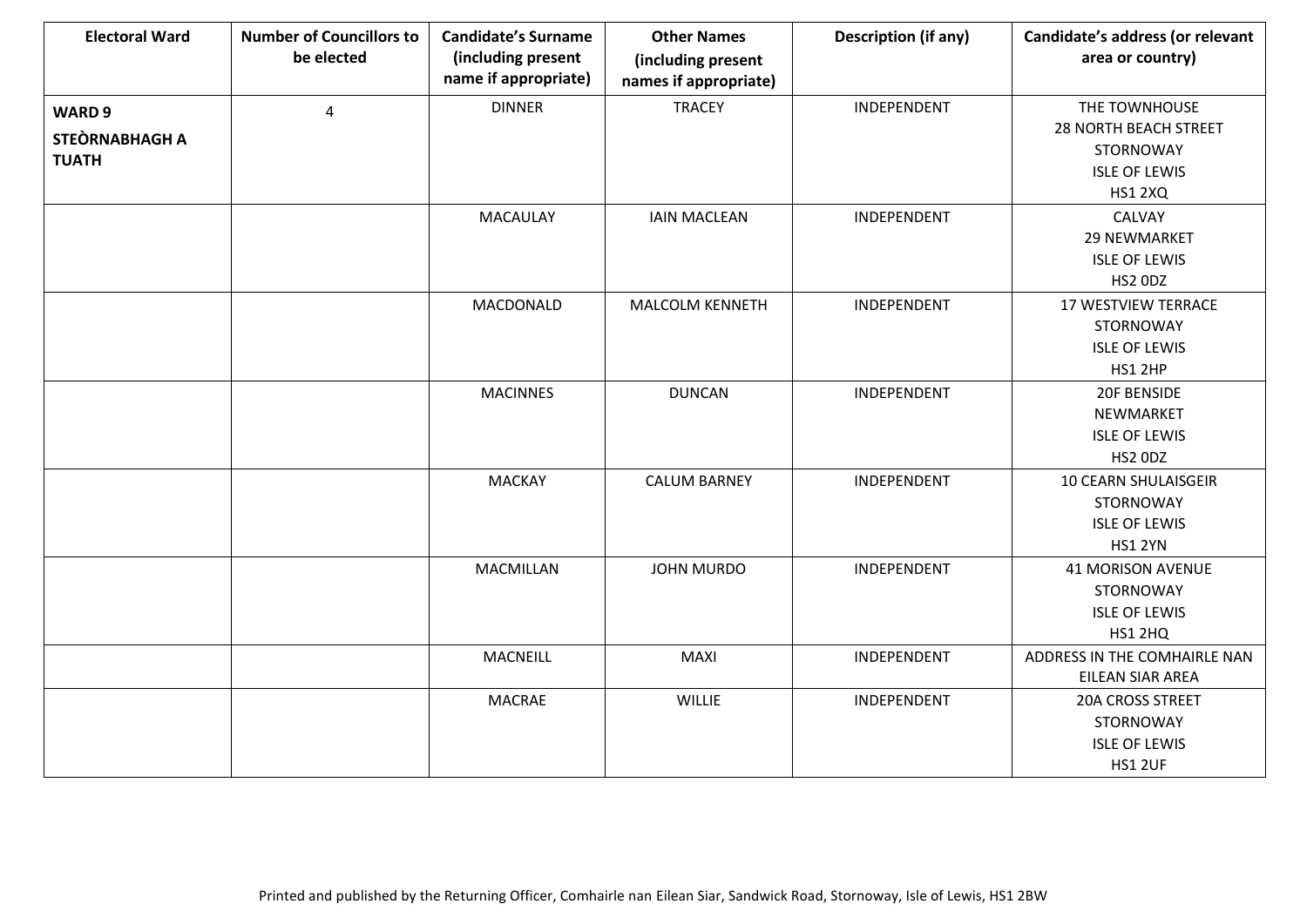| MCTAGGART | MALCOLM IVOR | INDEPENDENT             | <b>GOATHILL COTTAGE</b> |
|-----------|--------------|-------------------------|-------------------------|
|           |              |                         | <b>SAND STREET</b>      |
|           |              |                         | STORNOWAY               |
|           |              |                         | <b>ISLE OF LEWIS</b>    |
|           |              |                         | HS1 2UE                 |
| MURRAY    | GORDON       | SCOTTISH NATIONAL PARTY | 1 GOATHILL ROAD         |
|           |              | (SNP)                   | STORNOWAY               |
|           |              |                         | <b>ISLE OF LEWIS</b>    |
|           |              |                         | HS1 2NJ                 |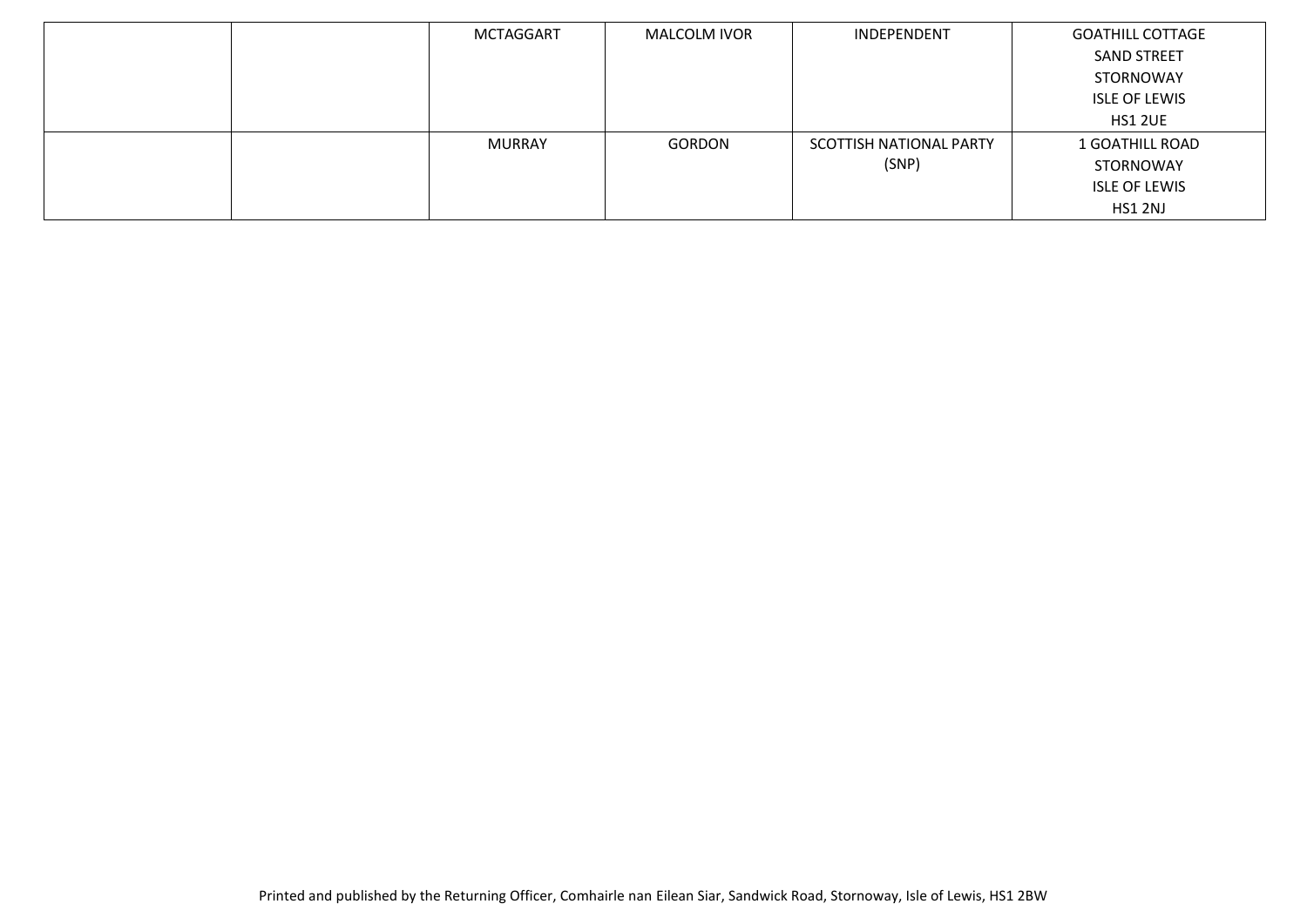| <b>Electoral Ward</b>                           | <b>Number of Councillors to</b><br>be elected | <b>Candidate's Surname</b><br>(including present<br>name if appropriate) | <b>Other Names</b><br>(including present<br>names if appropriate) | <b>Description (if any)</b>      | Candidate's address (or relevant<br>area or country)                                  |
|-------------------------------------------------|-----------------------------------------------|--------------------------------------------------------------------------|-------------------------------------------------------------------|----------------------------------|---------------------------------------------------------------------------------------|
| <b>WARD 10</b><br>STEÒRNABHAGH A<br><b>DEAS</b> | $\overline{a}$                                | <b>BURNS</b>                                                             | <b>FRANK STEPHEN</b>                                              | INDEPENDENT                      | <b>22 SEAVIEW TERRACE</b><br>STORNOWAY<br><b>ISLE OF LEWIS</b><br><b>HS1 2RR</b>      |
|                                                 |                                               | MACDONALD                                                                | <b>ARCHIE</b>                                                     | INDEPENDENT                      | <b>6 MATHESON ROAD</b><br>STORNOWAY<br><b>ISLE OF LEWIS</b><br>HS1 2NQ                |
|                                                 |                                               | <b>MACKENZIE</b>                                                         | RAE                                                               | SCOTTISH NATIONAL PARTY<br>(SNP) | <b>19 GOATHILL ROAD</b><br><b>STORNOWAY</b><br><b>ISLE OF LEWIS</b><br><b>HS1 2NL</b> |
|                                                 |                                               | <b>MACMILLAN</b>                                                         | <b>CALLUM IAN</b>                                                 | INDEPENDENT                      | 8 LEWIS STREET<br>STORNOWAY<br><b>ISLE OF LEWIS</b><br>HS1 2JF                        |
|                                                 |                                               | <b>MCCORMACK</b>                                                         | ANGUS                                                             | INDEPENDENT                      | <b>25 NORTH STREET</b><br>SANDWICK<br><b>ISLE OF LEWIS</b><br>HS2 0AD                 |
|                                                 |                                               | <b>MURRAY</b>                                                            | <b>FRANCES</b>                                                    | SCOTTISH NATIONAL PARTY<br>(SNP) | <b>6 GOATHILL CRESCENT</b><br>STORNOWAY<br><b>ISLE OF LEWIS</b><br>HS1 2TA            |
|                                                 |                                               | <b>MURRAY</b>                                                            | <b>GEORGE</b>                                                     | INDEPENDENT                      | <b>CNOC BREAC</b><br><b>9B BRANAHUIE</b><br><b>ISLE OF LEWIS</b><br>HS2 OBB           |

3 The persons entitled to vote as electors at this election are the persons registered in the register of electors for the respective electoral wards, but a person whose name is so registered may not vote if the entry in the said register gives as the date on which the person will become of voting age a date later than the day fixed for the poll.